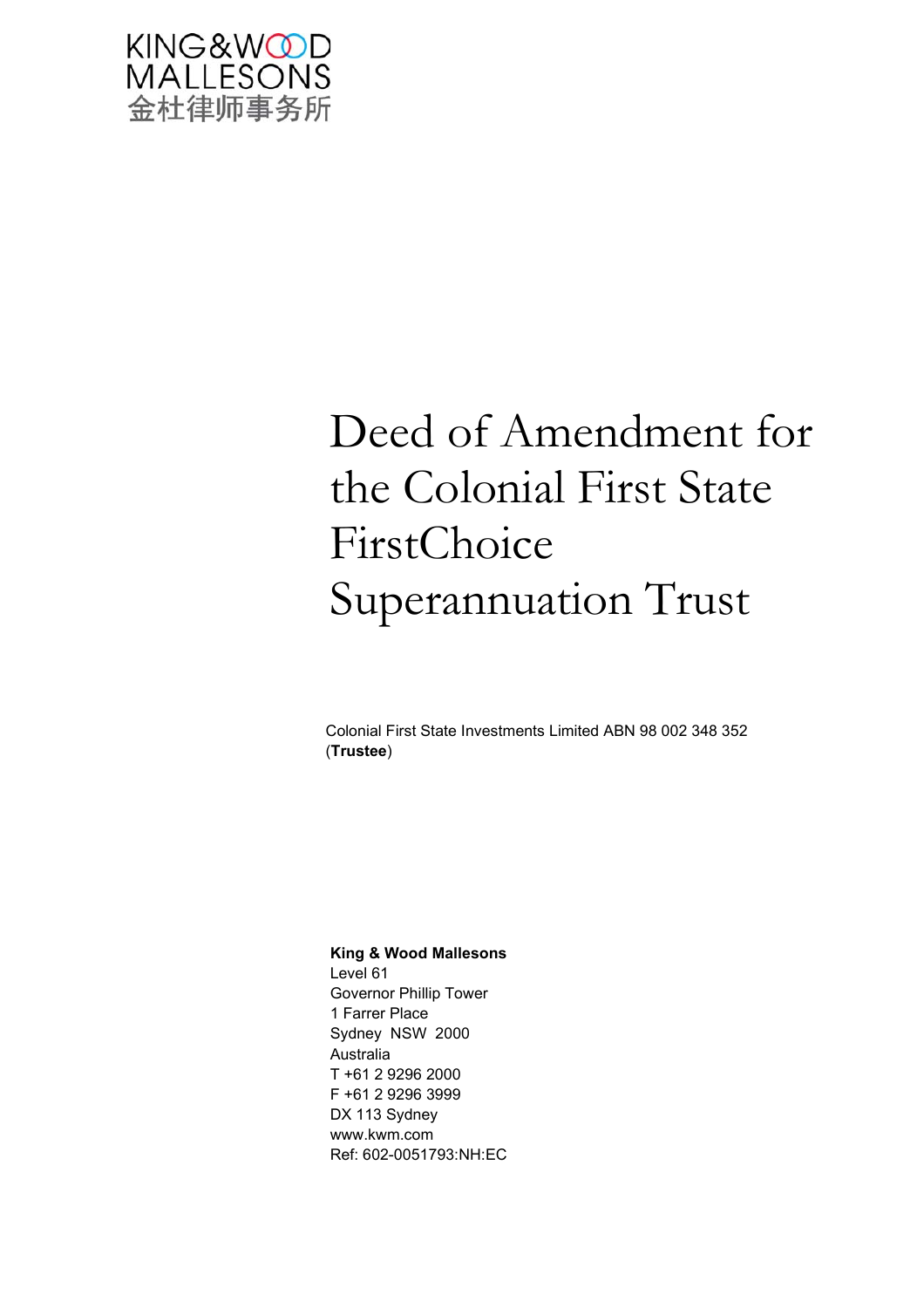# **Deed of Amendment for the Colonial First State FirstChoice Superannuation Trust**

| <b>Details</b>       | $\mathbf{2}$                        |   |
|----------------------|-------------------------------------|---|
| <b>General terms</b> |                                     | 3 |
| 1                    | Interpretation                      | 3 |
| 1.1                  | <b>Definitions</b>                  | 3 |
| 1.2                  | Document supplemental to Trust Deed | 3 |
| 1.3                  | Headings                            | 3 |
| $\mathbf{2}$         | <b>Amendments to the Trust Deed</b> | 3 |
| 3                    | No redeclaration etc                | 4 |
| 4                    | <b>Confirmation</b>                 | 4 |
| 5                    | <b>Governing law</b>                | 4 |
|                      | <b>Signing Page</b>                 | 6 |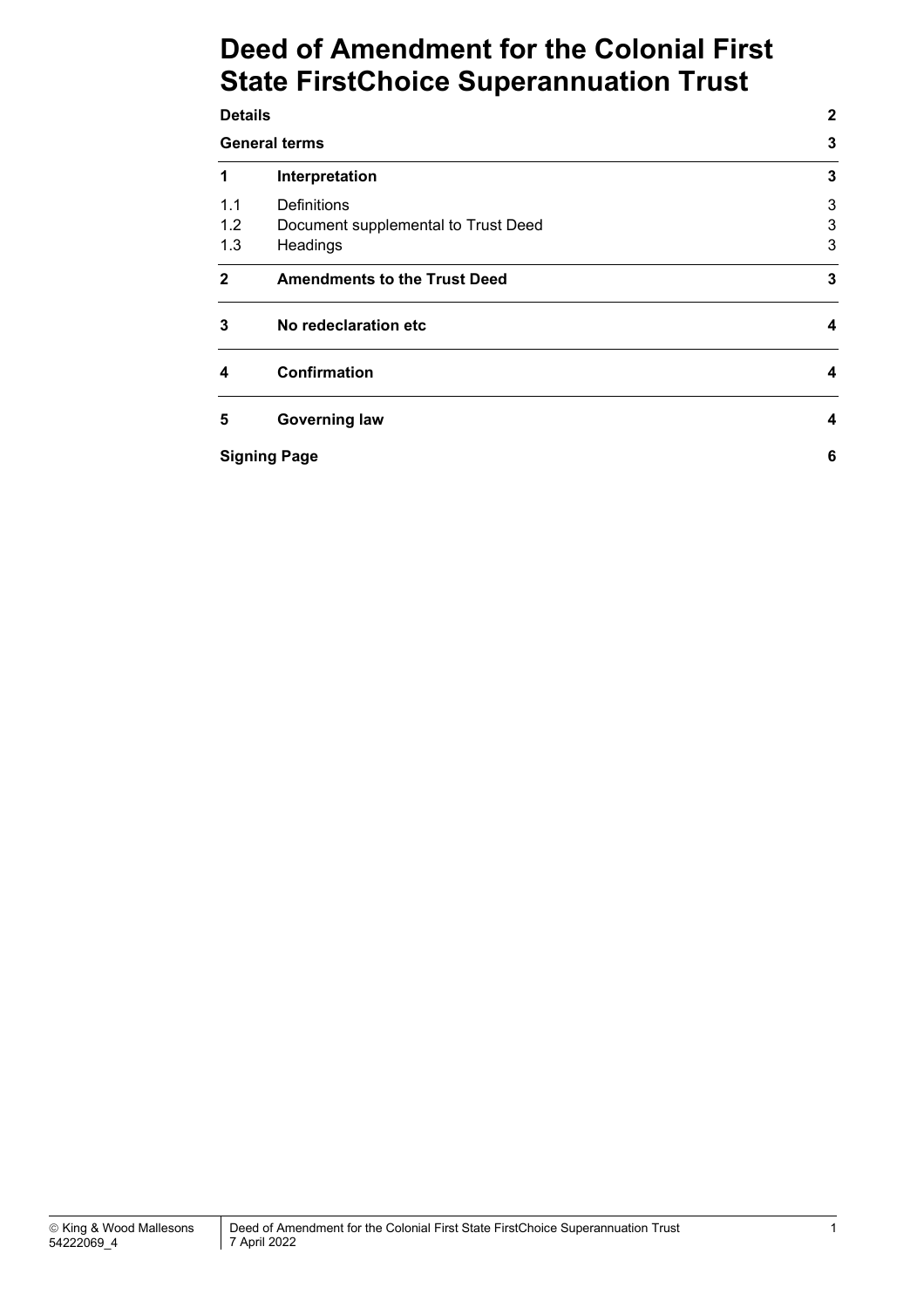# Details

| Trustee         | Name                   |                                                                                                                  | <b>Colonial First State Investments Limited</b>                                                                        |  |
|-----------------|------------------------|------------------------------------------------------------------------------------------------------------------|------------------------------------------------------------------------------------------------------------------------|--|
|                 | ABN/ACN                |                                                                                                                  | ABN 98 002 348 352                                                                                                     |  |
| Capacity        |                        |                                                                                                                  | Trustee of the Colonial First State FirstChoice<br><b>Superannuation Trust</b>                                         |  |
|                 | Address                |                                                                                                                  | 11 Harbour Street, Sydney NSW 2000                                                                                     |  |
| Governing law   | <b>New South Wales</b> |                                                                                                                  |                                                                                                                        |  |
| <b>Recitals</b> | A                      | The Fund is governed by the Trust Deed.                                                                          |                                                                                                                        |  |
|                 | в                      | Clause 22 of the Trust Deed provides that the Trustee may<br>amend the Trust Deed subject to certain conditions. |                                                                                                                        |  |
|                 | C                      | The Trustee wishes to amend the Trust Deed as set out in<br>this document.                                       |                                                                                                                        |  |
|                 | D                      |                                                                                                                  | The Trustee is satisfied that the amendments set out in this<br>document are permitted by clause 22 of the Trust Deed. |  |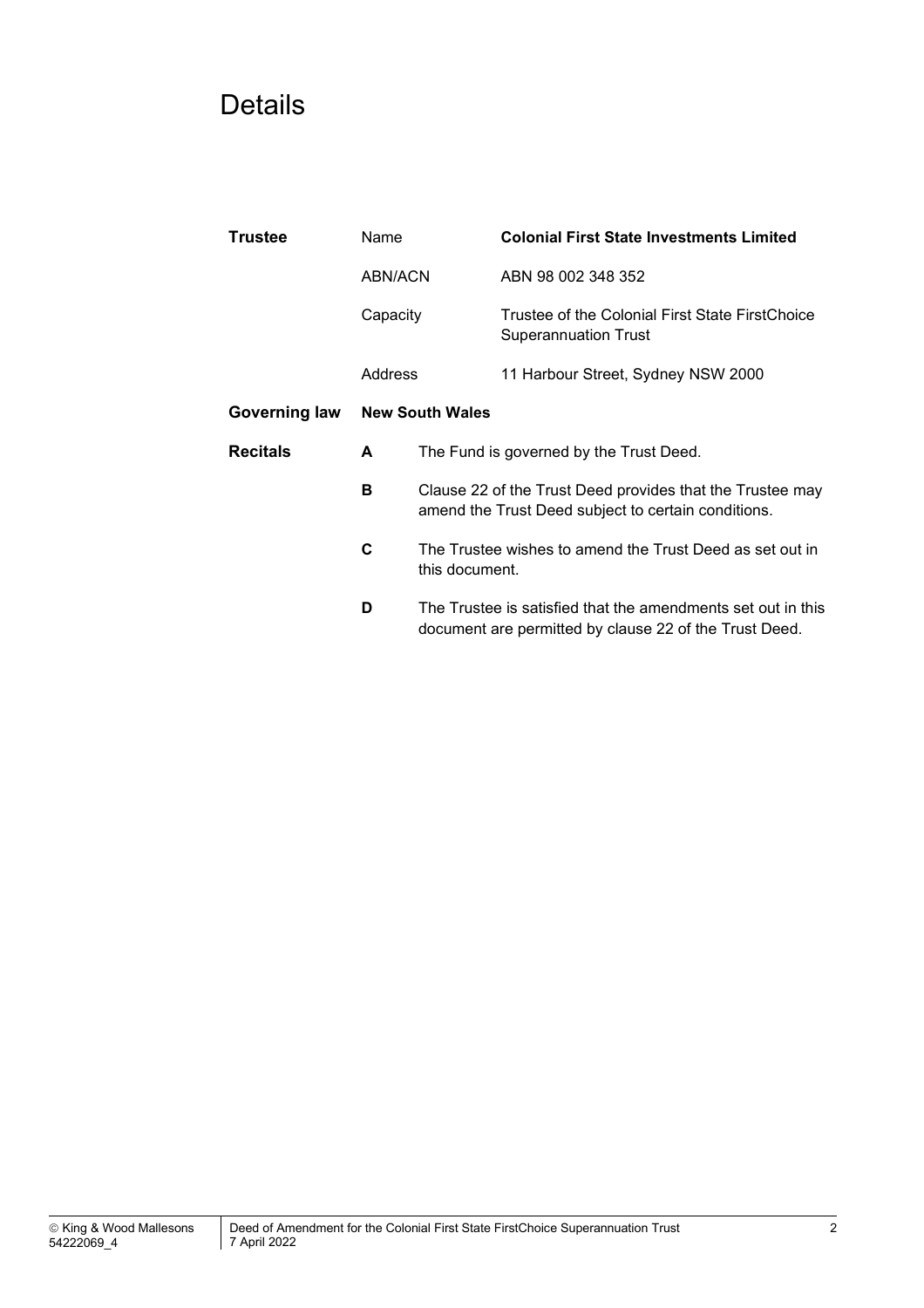## Deed of Amendment for the Colonial First State FirstChoice Superannuation Trust General terms

### **1 Interpretation**

#### **1.1 Definitions**

In this document, these words and phrases have the following meanings:

**Effective Date** means the date this document is signed by the Trustee.

**Fund** means the trust now known as the Colonial First State FirstChoice Superannuation Trust (ABN 26 458 298 557).

**Trust Deed** means the trust deed establishing the Fund originally dated 29 April 1998 (as amended, restated, supplemented or otherwise modified from time to time) and executed by the Trustee as a deed poll.

#### **1.2 Document supplemental to Trust Deed**

This document is supplemental to the Trust Deed.

#### **1.3 Headings**

Headings are inserted for convenience only and do not affect the interpretation of this document.

### **2 Amendments to the Trust Deed**

The Trust Deed is amended on and from the Effective Date as follows:

(a) by deleting clause 16.3 and inserting the following in its place:

#### "**Related entities**

- 16.3 The Trustee may invest in the following **Related Entities**:
	- (a) a trust or fund of which the Trustee or a related body corporate of the Trustee is the manager, trustee or responsible entity; or
	- (b) a policy of insurance issued by the Trustee as insurer or a related body corporate of the Trustee as insurer,

 and need not account to the Fund for fees, profit or any other remuneration (**Benefit**) earned by the Trustee or its related body corporate in a capacity referred to in paragraphs (a) or (b) of this clause 16.3.

- 16.4 Without limiting clause 16.3, where the Trustee invests in a Related Entity, the Trustee:
	- (a) may receive a Benefit from the Related Entity;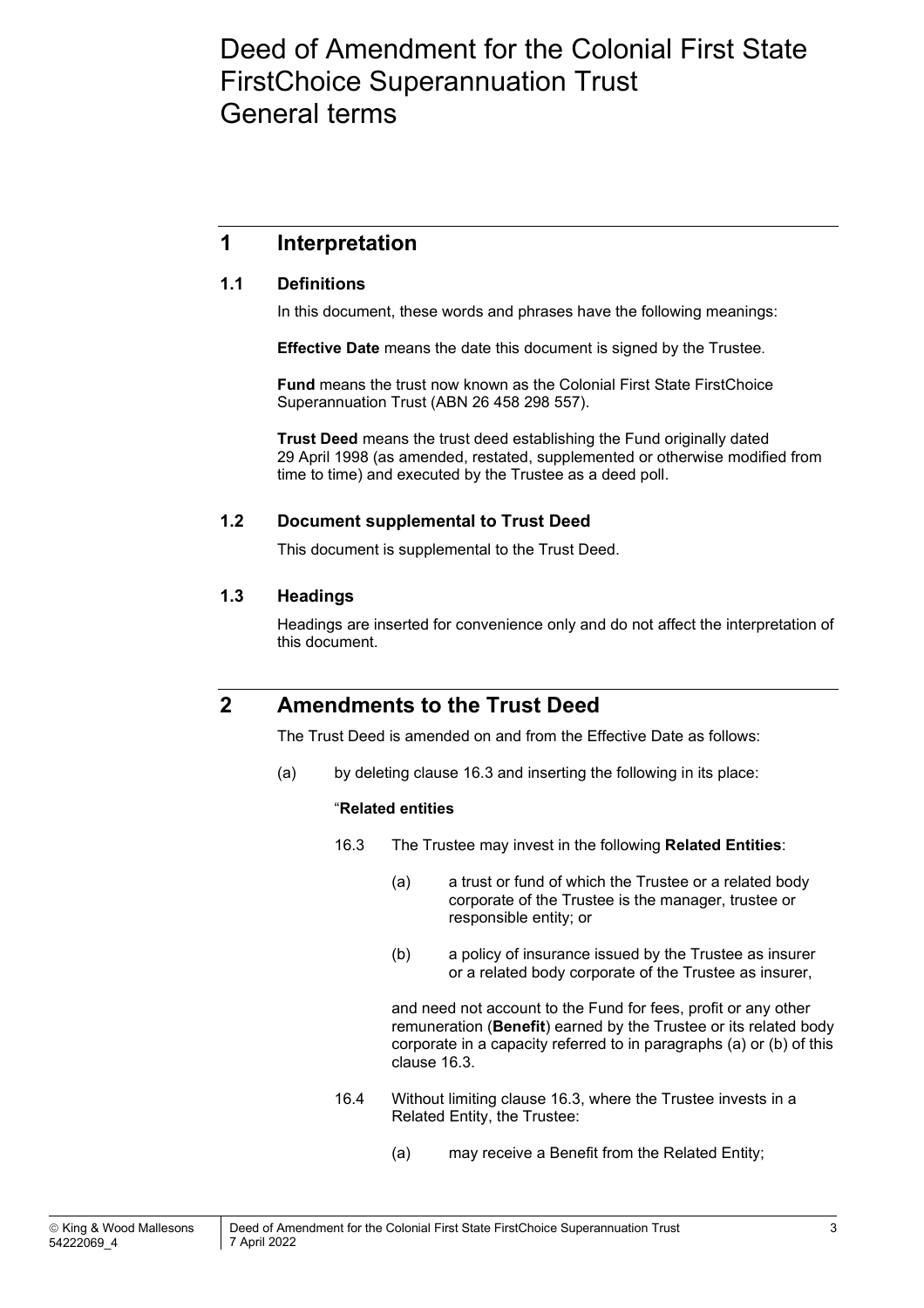- (b) may retain the Benefit for its own use; and
- (c) need not account to the Fund for any such Benefit."
- $(b)$  by deleting clause 18.2(c) and inserting the following in its place:
	- "(c) a trusteeship fee of 3% per annum of the value of the Assets in relation to an Investment Portfolio less the amount of any Benefit received or receivable under clause 16.4 which is attributable to the Allocated Pension Division, Term Allocated Pension Division and Personal Division, calculated and payable on the last day of each month out of Trust income, but if Trust income is insufficient then out of Trust capital;"
- (c) by deleting clause 18.3(b) and inserting the following in its place:
	- "(b) a trusteeship fee of 3% per annum of the value of the Assets in relation to an Investment Portfolio less the amount of any Benefit received or receivable under clause 16.4 which is attributable to the Employer Division, calculated and payable on the last day of each month out of Trust income, but if Trust income is insufficient then out of Trust capital;"
- (d) by inserting the following:

#### "**Trustee not a Beneficiary**

- 2.19 Despite any other provision of this Deed, the Trustee is not and cannot become a Member or otherwise become a beneficiary of the Fund.
- 2.20 Clause 2.19 is irrevocable and may not be amended by any subsequent variation or alteration to this Deed."

#### **3 No redeclaration etc**

The Trustee is not, by this document:

- (a) redeclaring or resettling the Fund;
- (b) declaring any trust; or
- (c) causing the transfer, vesting or accruing of property in any person.

### **4 Confirmation**

Other than as provided for in this document, the terms and conditions of the Trust Deed are unaltered and remain in full force and effect.

### **5 Governing law**

This document is governed by the laws in force in the place specified in the Details. Each person affected by it must submit to the non-exclusive jurisdiction of the courts of that place and the courts of appeal from them.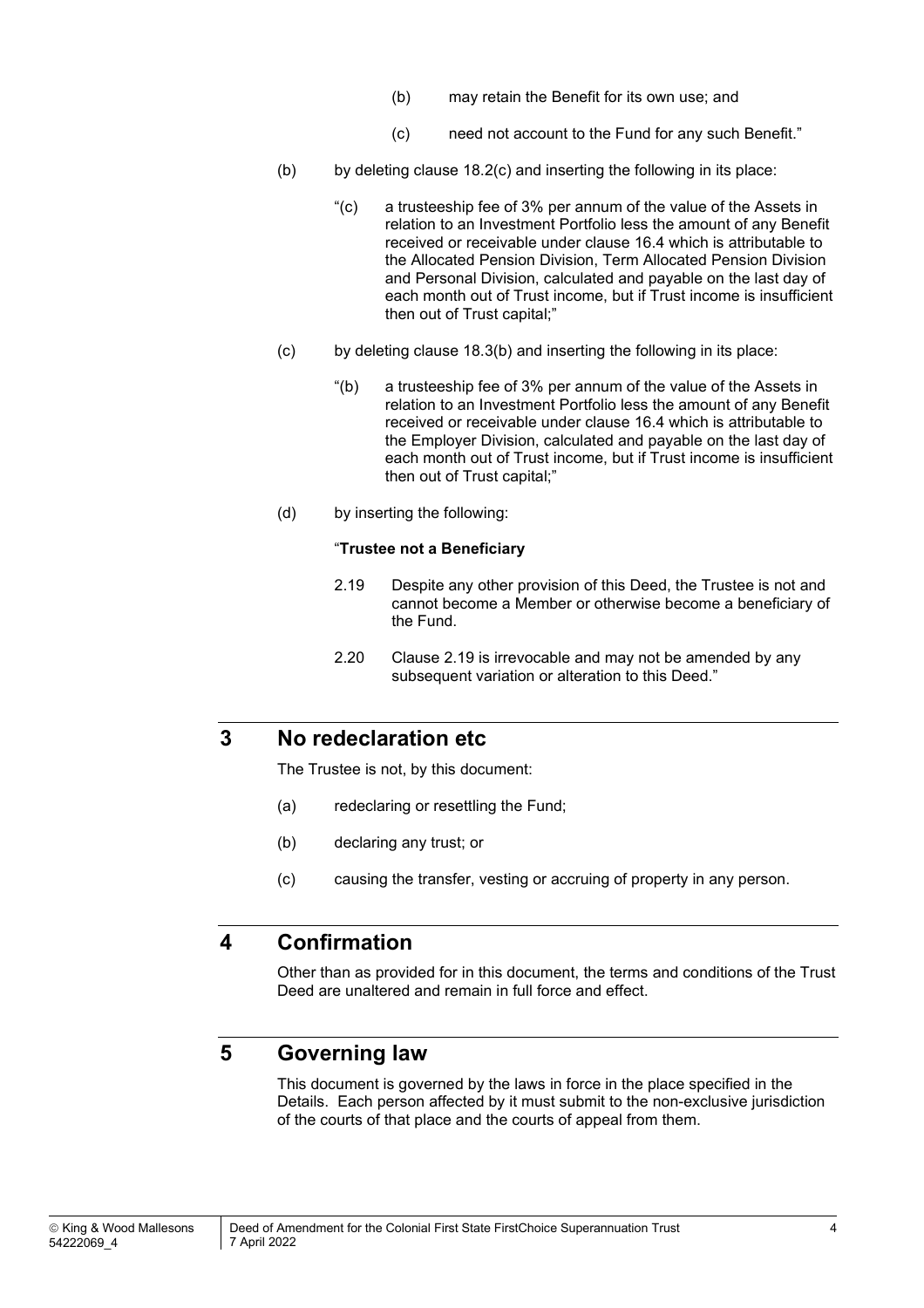**EXECUTED** as a deed poll